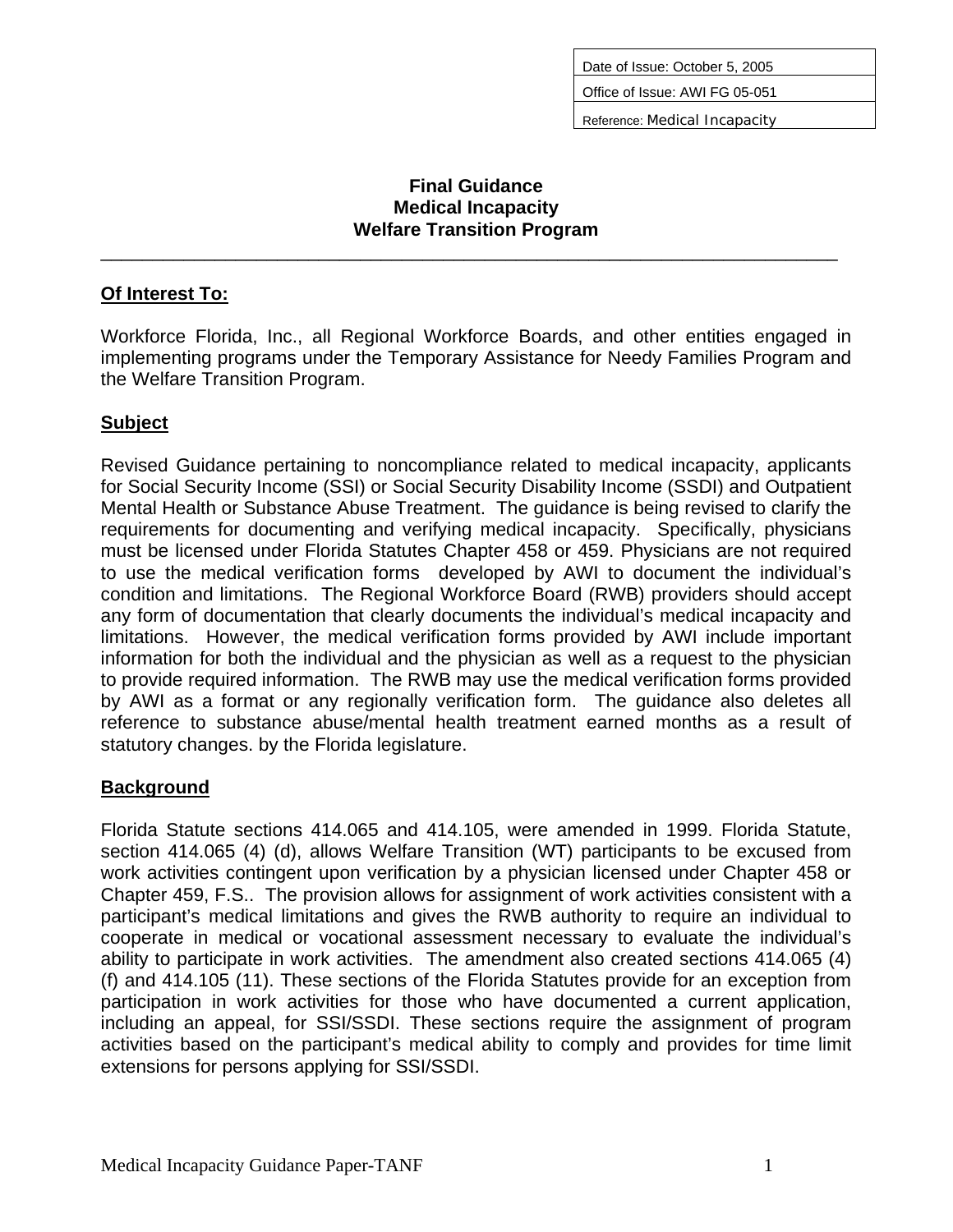### **I. Program Guidance**

Recipients of Temporary Cash Assistance (TCA) who are referred to the WT program as mandatory are required to participate in countable work activities (445.024, F.S.) unless an exception to the work activity requirement is met (414.065 (4), F.S). Participants who meet an exception to noncompliance as defined in 414.065 (4) are not exempt from participation and therefore, must be referred to the WT program and participate based on his or her medical ability to comply.

**A. Noncompliance Related to Medical Incapacity, Florida Statute 414.065 (4) (d):** Participants may not be able to participate 30 hours per week in countable work activities due to medical issues. Participants who provide a signed statement from a physician licensed under Chapter 458 or 459 of the Florida Statutes may be *excepted (excused)* from work activities.

According to the Florida Administrative Code (FAC) 65A-4.206, individuals claiming a medical incapacity that prevents them from participating in work activities or limits their participation in work activities shall be required to provide a statement from a **physician licensed under Chapter 458 or 459, F.S.,** specifying the nature of the disability or incapacity, the duration of the disability or incapacity, the number of hours per week the individual can participate in activities, the percentage of the individual's disability and any other limitations on participation in work activities<sup>[1](#page-1-0)</sup>.

- Participants may not be excused from work activity requirements unless the medical incapacity is verified (a signed statement) by a physician licensed under Chapter 458 or 459, F.S.
	- $\geq$  Physicians licensed under 458 have license numbers that begin with the **pre-fix "ME",** and physicians licensed under 459 have license numbers that begin with the **prefix "DO".**
	- ¾ **Participants may provide a letter or document from the physician rather than the medical verification forms provided for regional use by AWI.**
	- ¾ **The RWB provider must make the participant aware of the information required to meet program requirements:** a statement from a physician licensed under Chapter 458 or 459, F.S., specifying the nature of the disability or incapacity, the duration of the disability or incapacity, the number of hours per week the individual can participate in activities, the percentage of the individual's disability and any other limitations on participation in work activities $2$ .
- The RWB provider must assist the participant in developing an Individual Responsibility Plan (IRP) or Alternative Requirement Plan (ARP) necessary for the individual to resume participation. The Medical Verification Form AWI-WTP 2288(a) was developed to assist the RWBs in securing information

 $\overline{a}$ 

<span id="page-1-0"></span><sup>&</sup>lt;sup>1</sup> Florida Administrative Code 65A-4.206(1-3)<sup>2</sup> Electida Administrative Code 65A-4.206(3)

<span id="page-1-1"></span> $2$  Florida Administrative Code 65A-4.206(3)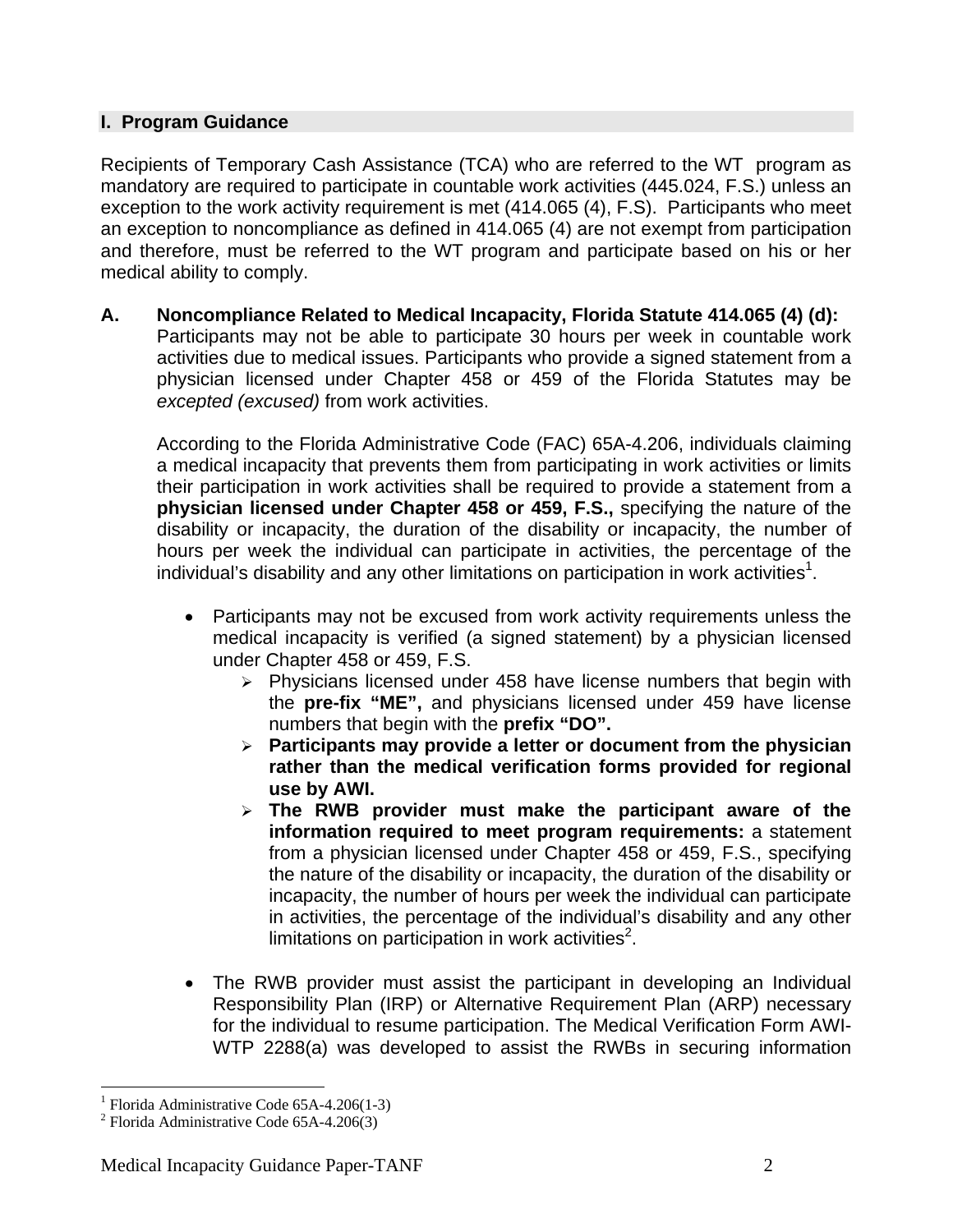regarding the participant's limitations in an attempt to engage the participant in a work activity; however, the participant may provide other documentation from the physician or assessment provider that meets the information requirements:

- $\triangleright$  Work activities shall be assigned consistent with documented limitations.
- $\triangleright$  The ARP activities shall be assigned based on both limitations and the course of action necessary to resume participation.
- A deferral or "excuse" from work activity requirements is time limited and should be based on the medical documentation received.
- The individual must be assigned to work activities consistent with documented limitations. The IRP or ARP should be updated to reflect medical assessment, vocational assessment, treatment plan progress, participation based on medical ability to comply. Subsequent medical documentation detailing the individual's limited abilities or inability to participate should be required every six months, at a minimum, based on local operating procedures (LOPs).

### **Evaluation of Limitations and Medical Ability to Comply**

Activities, including work activities, must be consistent with the limitations identified in the medical verification/documentation. The participant must be evaluated regarding his or her ability to participate. The RWB provider may require an evaluation, including a medical evaluation, a vocational assessment or a work evaluation to assess the participant's ability to participate in work activities. Evaluations assist in the process of developing a plan for moving the participant towards being able to comply with work activities, developing an ARP and developing a plan towards eventual self-sufficiency.

#### **1. Medical Verification Form and the Statement of Need for Care Form**

Two medical forms have been developed to assist the RWBs with securing documentation regarding the WT participant's medical incapacity, limitations and ability to comply. The Medical Verification Form has been modified and the Statement of Need for Care Form has been developed to include provisions of the Health Insurance Portability and Accountability Act (HIPAA). The Medical Verification Form, AWI-WTP 2288(a), is a three-page form that includes:

- A letter to the physician requesting the release of the client's information;
- A page disclosing the WT participant's rights and responsibilities regarding compliance;
- A page disclosing the WT participant's rights and responsibilities regarding the release of medical information;
- A request for the physician to provide information regarding restrictions on participation in both work and classroom activities; and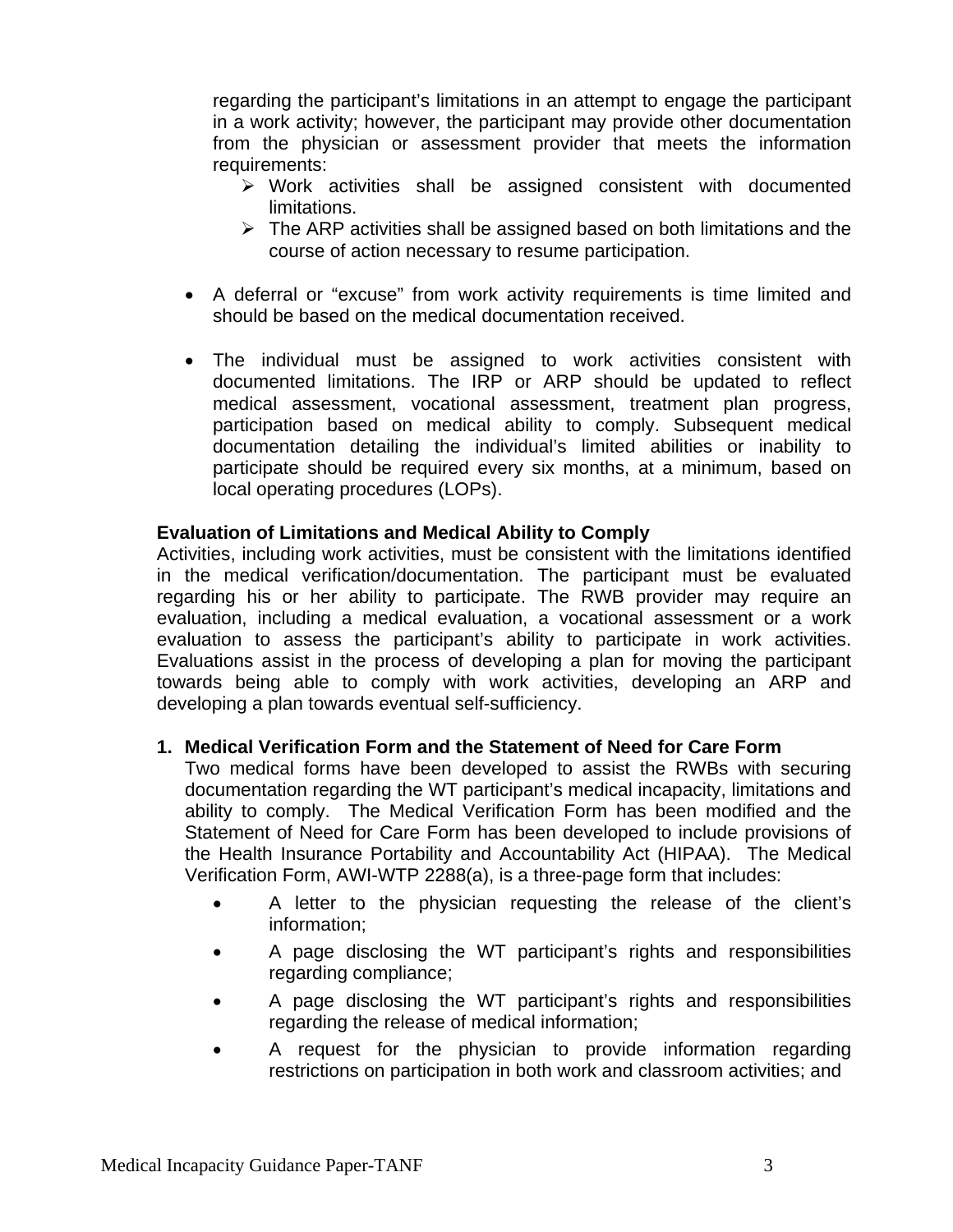• A place for the physician to provide an estimated duration of the condition and the therapy or treatment plan prescribed for the participant.

The Statement of Need for Care Form, AWI-WTP 2288 (b), includes:

- A notice of rights and responsibilities for the WT participant;
- An authorization to release medical information for the individual requiring care to the RWB Provider;
- The rights and responsibilities of the individual receiving care regarding medical information and confidentiality; and
- A page to be completed by a physician licensed under Chapter 458 or 459, F.S. providing information regarding the amount of time the WT participant should be excused from work activities to provide care for the medically incapacitated adult/child.

# **2. Securing Medical Documentation**

Regions have reported that WT participants are having difficulty obtaining the completed medical documentation from the appropriate physicians. Physicians are frequently requiring payment for the completion of documents and/or requiring several visits/appointments to complete the medical form. Participants are also having difficulty scheduling timely appointments with their physicians.

## **a. Steps to assist participants in obtaining medical documentation:**

- Obtaining medical documentation could be included as a step to selfsufficiency on the IRP.
- The RWB can develop a working relationship with Medicaid physicians.
- Develop a LOP regarding the type of documentation the RWB provider may accept as suitable in lieu of the approved medical forms.

### **b. The WT program participant must secure documentation signed by a physician licensed under Chapter 458 or 459, F.S. that includes[3](#page-3-0) :**

- The nature of the medical incapacity;
- The duration of the incapacity;
- The number of hours per week the individual can participate in activities;
- The percentage of the individual's disability;
- Other limitations on participation in work activities; and
- The course of treatment necessary to resume participation.

# **c. Payment for the completion of medical documentation:**

<span id="page-3-0"></span> 3 65A-4.206 Florida Administrative Code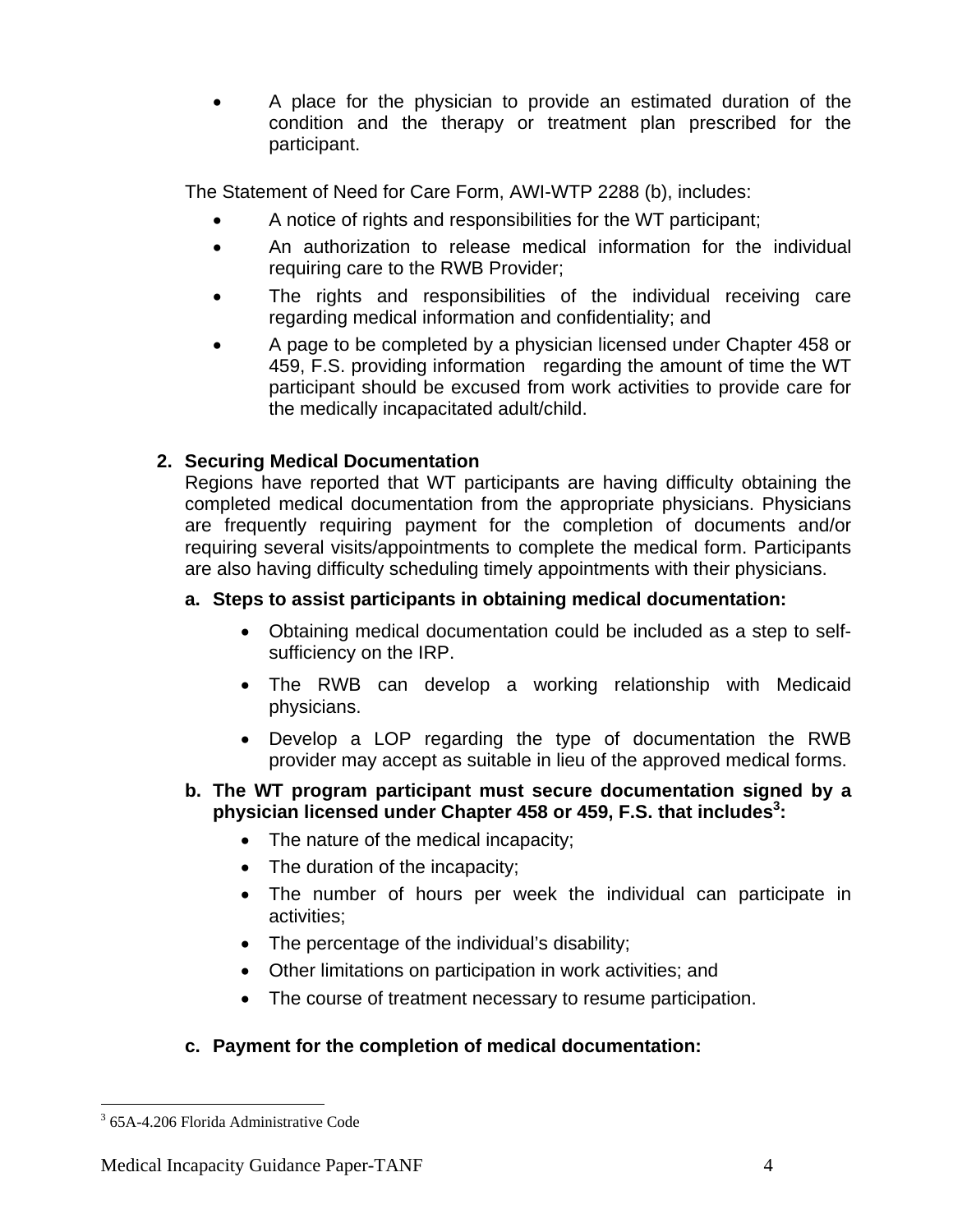Federal Law prohibits the use of TANF funds for medical services, However, because the completion of programmatic forms by physicians is not covered by Medicaid local funds may be used for this purpose if:

- The physician does not code the completion of the form as a medical appointment and does not submit the charge to Medicaid. The charge for completing the form must be a separate charge.
- The physician charges all patients for the completion of medical documentation for non-medical providers/purposes (there is no discrimination between Medicaid and Non-Medicaid clients).
- The physician provides a receipt for the purchase of medical documentation. The receipt must be retained in the participant's record for financial and programmatic monitoring.
- **B. Noncompliance Due to Medical Incapacity by Applicants of SSI or SSDI, Florida Statutes, section 414.065 (4) (f):** Individuals who have applied for SSI/SSDI and have not received a final determination from the Social Security Administration (SSA) may be "*exempted*" or "temporarily excused" from *work requirements* while awaiting a final determination. The term "exempt" under this subsection in Florida Statutes is not to be confused with the term "exempt" defined by eligibility determination. The participant must:
	- Secure documentation from the SSA verifying a current application or appeal is on file;
	- Provide medical verification regarding the nature of the medical incapacity, limitations to participation, the duration of disability or incapacity, as well as a course of treatment recommended or required; and
	- Participate in program requirements according to his or her documented medical ability to comply.
	- If the WT program participant provides documentation verifying an application or appeal for SSI/SSDI is on file at the SSA office, the participant may be *excused from* **work requirements**. **The participant is not exempt from WT program requirements. The participant must comply with an ARP that is consistent with the individual's limitations. 4**

Participants who have provided verification of a SSI/SSDI application or appeal must provide documentation of his/her limitations regarding program participation from a physician licensed under Chapter 458 or 459, F.S.. The participant's ARP should be developed based on the limitations outlined in the medical documentation.

<span id="page-4-0"></span> $\overline{a}$ 4 Florida Administrative Code 65A-4.206 (4)-(6)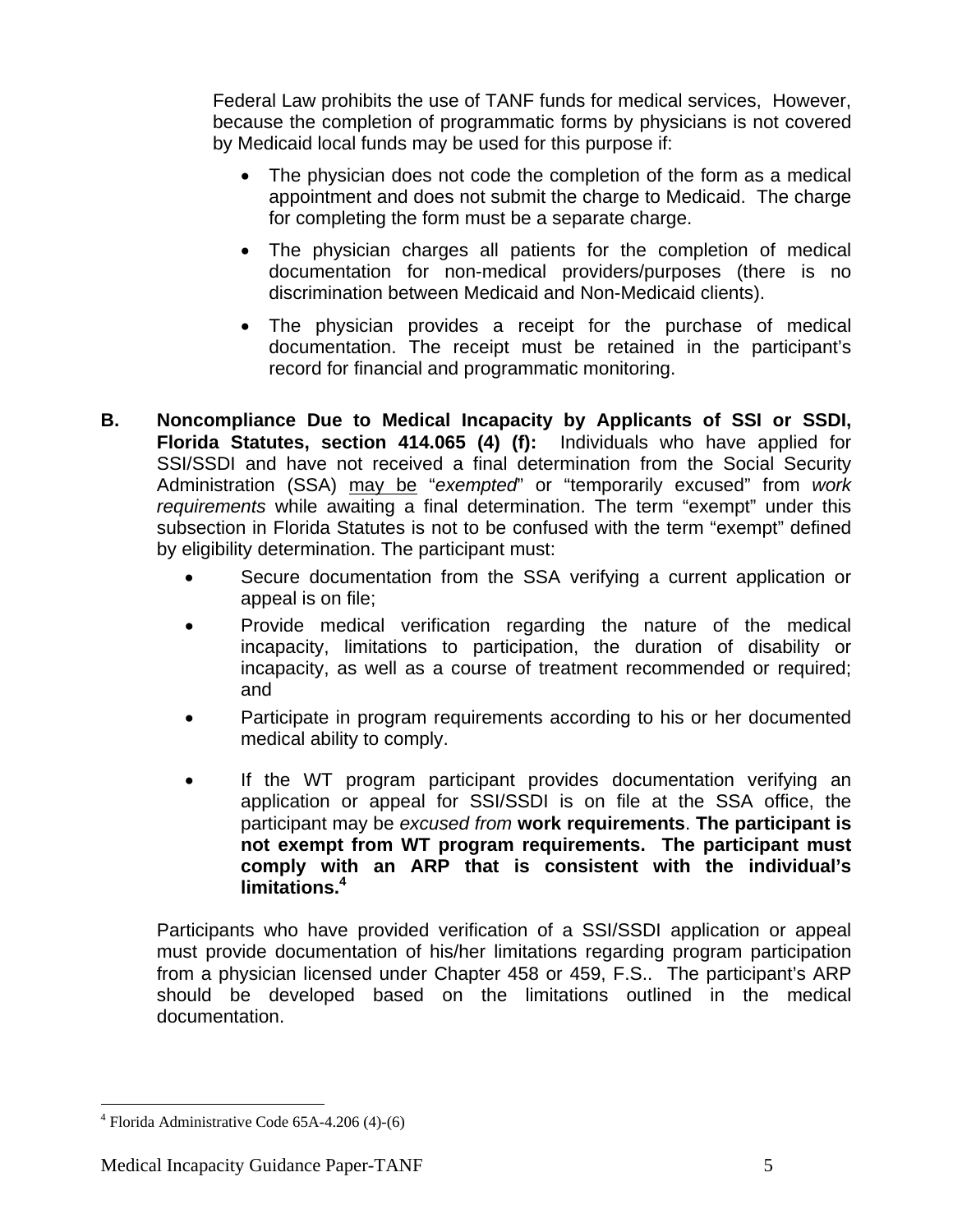- Section 414.105 (11), F.S., states persons who have applied for SSI/SSDI but have not received a final determination must continue to meet all program requirements assigned to the participant based on medical ability to comply.
- Section 414.065 (1) (b), F.S., states participants receiving TCA who are exempted from noncompliance penalties fails to comply with the alternative plan requirements will be subject to the same penalties as those who are subject to work requirements as outlined in 414.065 (a).
- **C. Noncompliance Related to Outpatient Mental Health or Substance Abuse Treatment:** If a participant informs the RWB provider that (s)he is in need of substance abuse or mental health services, the participant should be referred to a Substance Abuse and/or Mental Health (SAMH) service provider. The RWB provider should be responsive to the individual and the need for an Alternative Requirement Plan. If the participant reports to the RWB provider (s)he is already involved in a treatment or mental health program, the provider should assist the participant in updating the IRP to include the alternative requirements, participation in the treatment program and documentation of the treatment.

**Counting the Hours** Florida Statutes, section 414.065 (e), allows participants to be *excused* from work activity requirements for up to **5 hours per week** to participate in a substance abuse or mental health treatment program. The participant may be excused from the work activity **for up to five hours per week** after a mental health or substance abuse professional certifies the treatment protocol and provides verification of attendance at the counseling or treatment sessions each week. If the participant requires more than five hours a week for SAMH treatment or (s)he is involved in an inpatient treatment program, it must be verified by a physician licensed under Chapter 458 or 459, F.S. An ARP must be developed that includes the:

- Assigned program requirements to remain in compliance with the WT program;
- Program and activity requirements that take into consideration the participant's medical limitations; and
- Course of treatment necessary for the individual to resume participation based on the medical documentation.

The Substance Abuse and Mental Health Treatment Verification form, CF-ES 2299, must be used to certify the participant's engagement in the treatment program. Once the participant has started the SAMH program, the SAMH counselor should complete section B of the CF-ES 2299 to verify the WT participant has started the treatment process. The RWB will communicate with the SAMH counselor and monitor participation at least monthly. The RWB provider is responsible for obtaining verification of attendance at the counseling and treatment sessions for each week. Obtaining verification may be included in the participant's IRP/ARP. The RWB should establish a LOP describing the process to document hours in treatment, how often the CF-ES 2299 should be updated and returned to the RWB